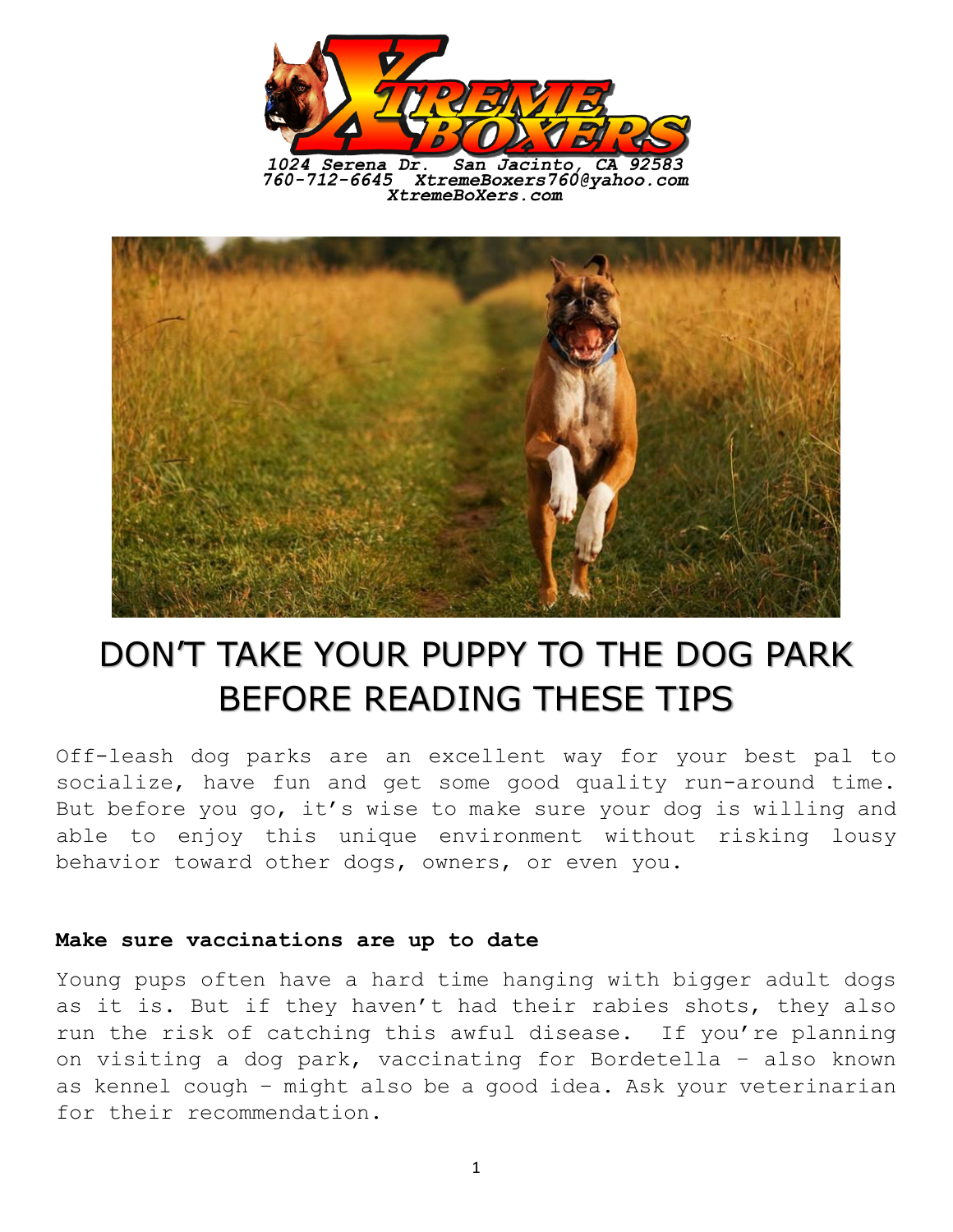

## **Is your dog's personality suited for off-leash play?**

There are many reasons a dog may have an aggressive, fearful, or reactive personality – many shelter dogs learn these traits if their puppyhood was less than ideal. But regardless of the reason, these dogs are likely not suited for the dog park. Instead, start the socialization process with one or two calm, leashed, wellsocialized dogs, and slowly work your way toward free play with more dogs. Putting them in over their head can lead to fights, bites, or worse. Oh, and if your dog isn't trained to come when called? The off-leash play probably isn't a good idea.

#### **Make sure the park is age-appropriate**

Socialization at the dog park is most beneficial for dogs under 2-3 years old So if your dog doesn't show the desire to run with younger, higher-energy dogs, no worries! A quiet afternoon at home with your or a companion pet can be just as rewarding for both of you.

#### **Keep kids in their park and dogs in theirs**

Kids and canines are natural companions, but in the energy-charged world of the off-leash dog park, children aren't usually a healthy presence. Chasing, or wanting to be pursued, by a keyed-up pooch can often lead to play that's a little too aggressive for your little ones. So if your kids accompany you to the dog park, it's best to keep them entertained on the sidelines, or given a job like pre- or post-park treat administrator.